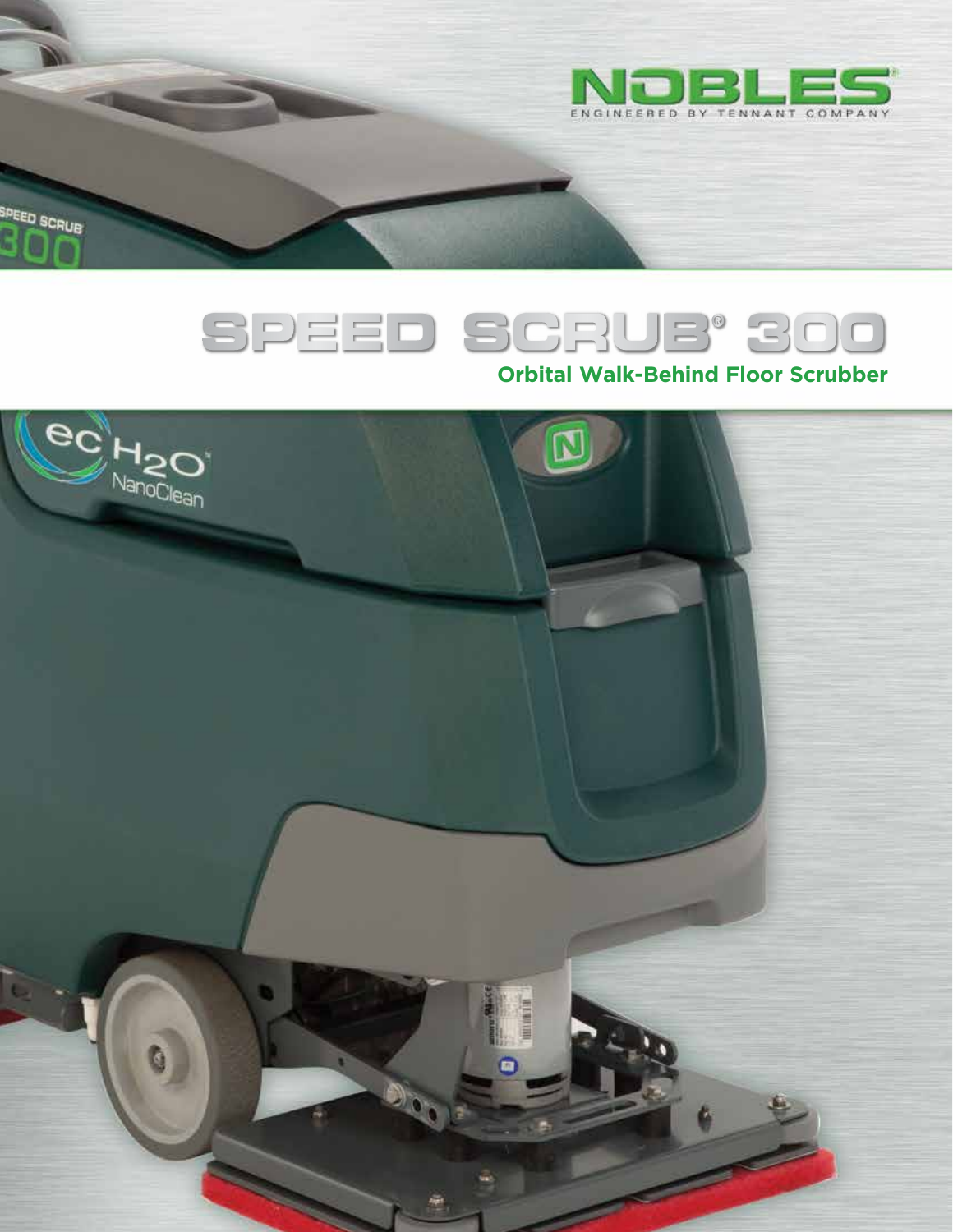# **High performance and consistent results on virtually any hard surface.**

# **Speed Scrub® 300 Orbital Walk-Behind**

## Cost Effective & Reliable

- Reduce costs to clean by virtually eliminating slippery floor stripping chemicals and postponing expensive and time consuming stripping
- Increase runtime by up to 32% with 2200 1/4" RPMs.\*
- Ensure consistent cleaning performance and full pad saturation with unique solution disbursement system
- Trust in the quality and durability of the orbital head with a 2,000 hour/ 3-year isolator warranty

## Versatile Cleaning **Performance**

- Easily clean textured and grouted floors through consistent down pressure and multiple pad options
- Clean quietly with a low, 67.5 dBA noise level
- Quickly and easily remove floor finish with high RPMs, heavy down pressure, and surface prep pad without using caustic stripping chemicals
- Reduce water consumption and disposal of cleaning detergents into the waste stream with ec-H2O NanoClean® technology

# Easy Operation & Maintenance

- On-board machine graphics make the machine easy to operate
- Ensure operator comfort and reduce vibrations with 10 long-lasting isolators
- \*When compared to Nobles 20" (50 cm) self-propel disk machine.



# **Three key options**

#### ec-H2O NanoClean® technology

**1.**

This technology electronically converts water into an innovative detergent-free cleaning solution.

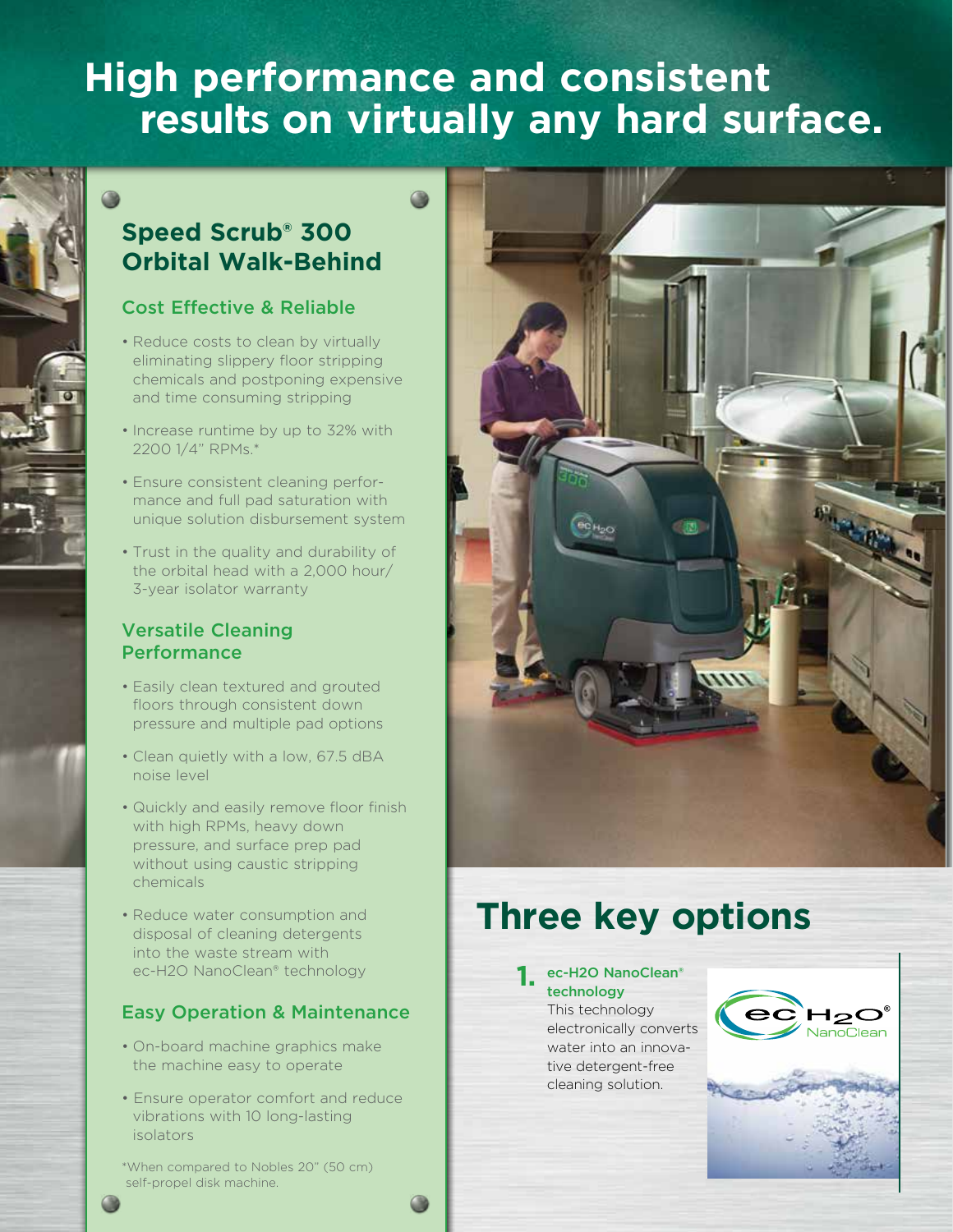# **SIMPLE. DURABLE. RELIABLE.**

SS300 orbital is a simple yet durable machine, ideal for daily cleaning and specialty work.

## MARKETS:

Education Healthcare Retail Hospitality

### APPLICATIONS:

Aisle Ways Checkout Counters Classrooms Entryways Cafeterias Kitchens

## FLOOR TYPES:

Uneven and Textured Floors Grouted Ceramic and Porcelain Tile **VCT** Polished Stone Marmoleum Teknoflor®









#### Pads **2.**

Nobles provides multiple cleaning pads to address a variety of cleaning conditions.





Effortlessly clean edges, corners and baseboards using rectangular cleaning head options.